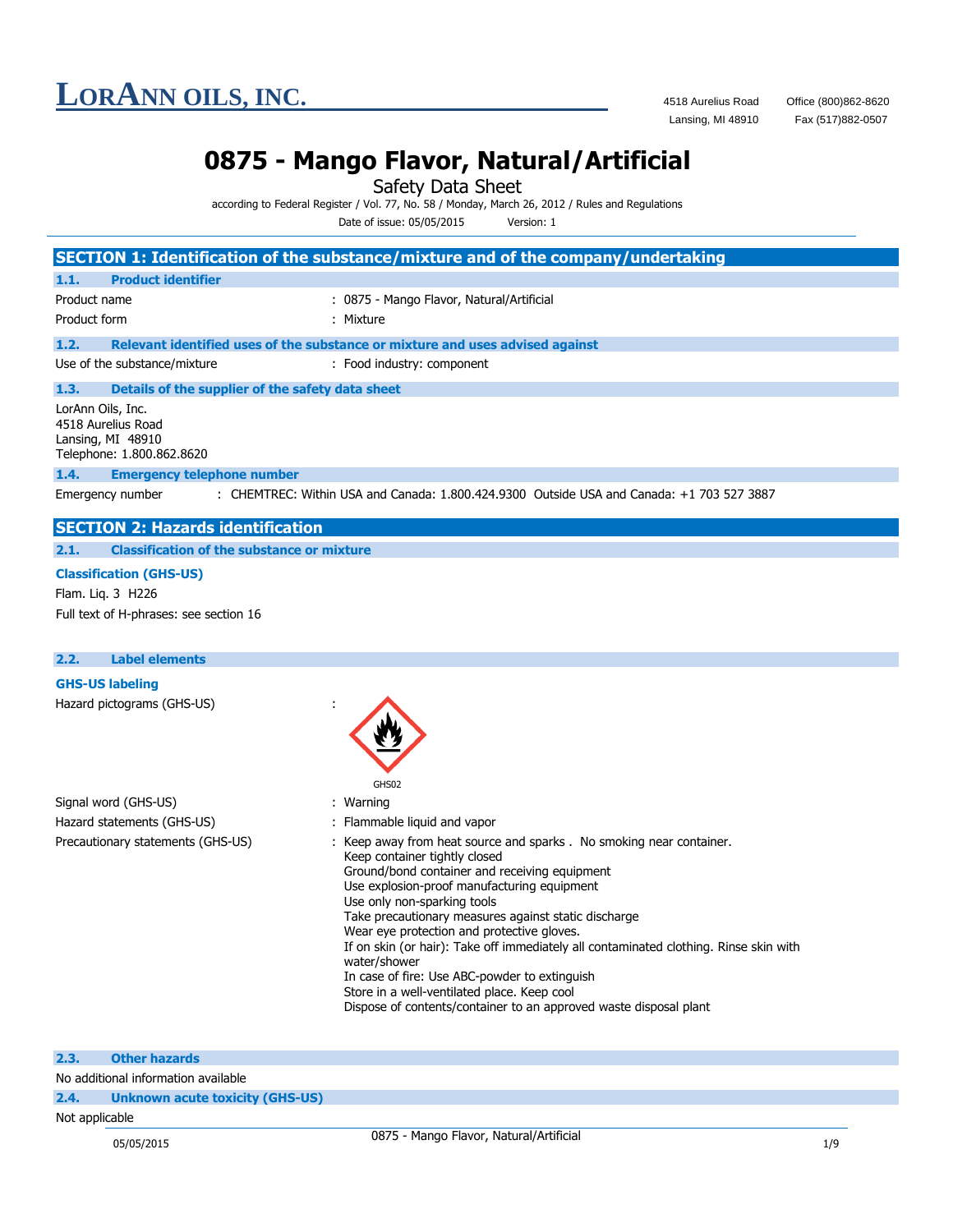### **SECTION 3: Composition/information on ingredients**

| $3.1 -$ | <b>Substance</b> |
|---------|------------------|
|         |                  |

### Not applicable

| 3.2.<br><b>Mixture</b>               |               |                                                                                                   |  |  |
|--------------------------------------|---------------|---------------------------------------------------------------------------------------------------|--|--|
| <b>Name</b>                          | $\frac{0}{0}$ | <b>Classification (GHS-US)</b>                                                                    |  |  |
| Proprietary Flavor Ingredient - P106 | $1.12 - 1.35$ | Acute Tox. 4 (Oral), H302<br>Acute Tox. 4 (Inhalation: dust, mist), H332<br>Aguatic Acute 2, H401 |  |  |
| Proprietary Flavor Ingredient - 936  | $0.1 - 0.13$  | Flam. Lig. 3, H226<br>Asp. Tox. 1, H304                                                           |  |  |

**\***The specific chemical identities of the ingredients in this mixture, as well as, exact concentrations of any hazardous ingredients stated above, are considered trade secrets. This information is withheld in accordance with the provisions of 1910.1200 of the Code of Federal Regulations.

Full text of H-phrases: see section 16

|             | <b>SECTION 4: First aid measures</b>                        |                                                                                                                                                                      |  |
|-------------|-------------------------------------------------------------|----------------------------------------------------------------------------------------------------------------------------------------------------------------------|--|
| 4.1.        | <b>Description of first aid measures</b>                    |                                                                                                                                                                      |  |
|             | First-aid measures general                                  | : Never give anything by mouth to an unconscious person. If you feel unwell, seek medical<br>advice (show the label where possible).                                 |  |
|             | First-aid measures after inhalation                         | : Allow victim to breathe fresh air. Allow the victim to rest.                                                                                                       |  |
|             | First-aid measures after skin contact                       | Remove/Take off immediately all contaminated clothing. Rinse skin with water/shower.                                                                                 |  |
|             | First-aid measures after eye contact                        | Rinse immediately with plenty of water. Obtain medical attention if pain, blinking or redness<br>persist.                                                            |  |
|             | First-aid measures after ingestion                          | : Rinse mouth. Do NOT induce vomiting. Obtain emergency medical attention.                                                                                           |  |
| 4.2.        | Most important symptoms and effects, both acute and delayed |                                                                                                                                                                      |  |
|             | Symptoms/injuries                                           | : Not expected to present a significant hazard under anticipated conditions of normal use.                                                                           |  |
| 4.3.        |                                                             | Indication of any immediate medical attention and special treatment needed                                                                                           |  |
|             | No additional information available                         |                                                                                                                                                                      |  |
|             | <b>SECTION 5: Firefighting measures</b>                     |                                                                                                                                                                      |  |
| 5.1.        | <b>Extinguishing media</b>                                  |                                                                                                                                                                      |  |
|             | Suitable extinguishing media                                | : Foam. Dry powder. Carbon dioxide. Water spray. Sand.                                                                                                               |  |
|             | Unsuitable extinguishing media                              | : Do not use a heavy water stream.                                                                                                                                   |  |
| 5.2.        | Special hazards arising from the substance or mixture       |                                                                                                                                                                      |  |
| Fire hazard |                                                             | : Flammable liquid and vapor.                                                                                                                                        |  |
|             | Explosion hazard                                            | : May form flammable/explosive vapor-air mixture.                                                                                                                    |  |
| 5.3.        | <b>Advice for firefighters</b>                              |                                                                                                                                                                      |  |
|             | Firefighting instructions                                   | : Use water spray or fog for cooling exposed containers. Exercise caution when fighting any<br>chemical fire. Prevent fire-fighting water from entering environment. |  |
|             | Protection during firefighting                              | : Do not enter fire area without proper protective equipment, including respiratory protection.                                                                      |  |
|             | <b>SECTION 6: Accidental release measures</b>               |                                                                                                                                                                      |  |
| 6.1.        |                                                             | Personal precautions, protective equipment and emergency procedures                                                                                                  |  |
|             | General measures                                            | : Remove ignition sources. Use special care to avoid static electric charges. No open flames. No<br>smoking.                                                         |  |
| 6.1.1.      | For non-emergency personnel                                 |                                                                                                                                                                      |  |
|             | Emergency procedures                                        | : Evacuate unnecessary personnel.                                                                                                                                    |  |
| 6.1.2.      | For emergency responders                                    |                                                                                                                                                                      |  |
|             | Protective equipment                                        | : Equip cleanup crew with proper protection.                                                                                                                         |  |
|             | Emergency procedures                                        | : Ventilate area.                                                                                                                                                    |  |
|             | 05/05/2015                                                  | 0875 - Mango Flavor, Natural/Artificial<br>2/9                                                                                                                       |  |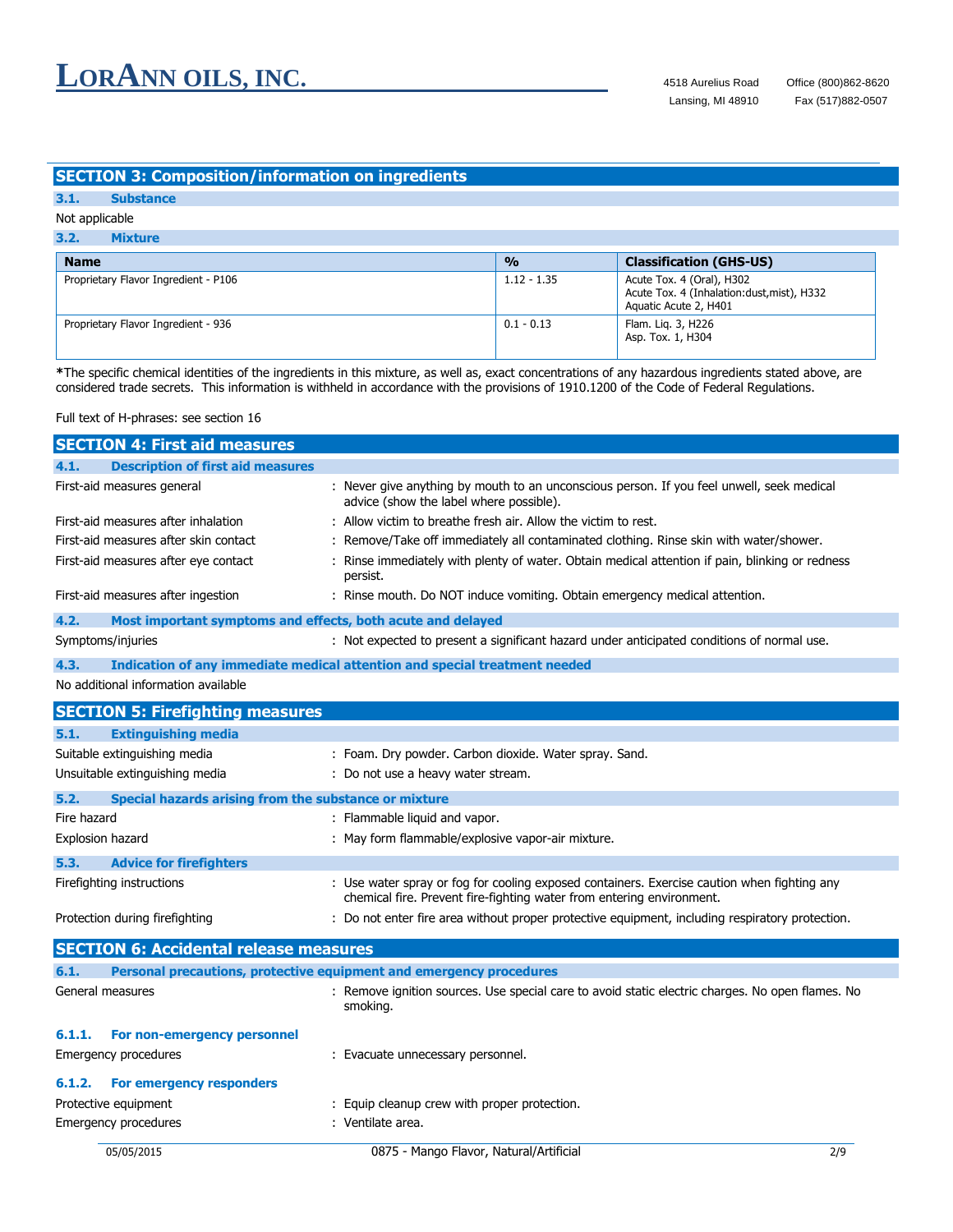L,

| 6.2.                          | <b>Environmental precautions</b>           |                                                                                                                                                                                                                                                                                                                         |
|-------------------------------|--------------------------------------------|-------------------------------------------------------------------------------------------------------------------------------------------------------------------------------------------------------------------------------------------------------------------------------------------------------------------------|
|                               |                                            | Prevent entry to sewers and public waters. Notify authorities if liquid enters sewers or public waters.                                                                                                                                                                                                                 |
| 6.3.                          |                                            | Methods and material for containment and cleaning up                                                                                                                                                                                                                                                                    |
|                               | Methods for cleaning up                    | : Soak up spills with inert solids, such as clay or diatomaceous earth as soon as possible. Collect<br>spillage. Store away from other materials.                                                                                                                                                                       |
| 6.4.                          | <b>Reference to other sections</b>         |                                                                                                                                                                                                                                                                                                                         |
|                               |                                            | See Heading 8. Exposure controls and personal protection.                                                                                                                                                                                                                                                               |
|                               | <b>SECTION 7: Handling and storage</b>     |                                                                                                                                                                                                                                                                                                                         |
| 7.1.                          | <b>Precautions for safe handling</b>       |                                                                                                                                                                                                                                                                                                                         |
|                               | Additional hazards when processed          | : Handle empty containers with care because residual vapors are flammable.                                                                                                                                                                                                                                              |
| Precautions for safe handling |                                            | : Wash hands and other exposed areas with mild soap and water before eating, drinking or<br>smoking and when leaving work. Provide good ventilation in process area to prevent formation<br>of vapor. No open flames. No smoking. Take precautionary measures against static discharge.<br>Use only non-sparking tools. |
| 7.2.                          |                                            | <b>Conditions for safe storage, including any incompatibilities</b>                                                                                                                                                                                                                                                     |
| <b>Technical measures</b>     |                                            | : Proper grounding procedures to avoid static electricity should be followed. Ground/bond<br>container and receiving equipment. Use explosion-proof manufacturing equipment.                                                                                                                                            |
| Storage conditions            |                                            | : Keep only in the original container in a cool, well ventilated place away from : Keep container<br>tightly closed.                                                                                                                                                                                                    |
|                               | Incompatible products                      | : Strong bases. Strong acids.                                                                                                                                                                                                                                                                                           |
|                               | Incompatible materials                     | : Sources of ignition. Direct sunlight. Heat sources.                                                                                                                                                                                                                                                                   |
| 7.3.                          | <b>Specific end use(s)</b>                 |                                                                                                                                                                                                                                                                                                                         |
|                               | No additional information available        |                                                                                                                                                                                                                                                                                                                         |
|                               |                                            | <b>SECTION 8: Exposure controls/personal protection</b>                                                                                                                                                                                                                                                                 |
| 8.1.                          | <b>Control parameters</b>                  |                                                                                                                                                                                                                                                                                                                         |
|                               | 0875 - Mango Flavor, Natural/Artificial    |                                                                                                                                                                                                                                                                                                                         |
| <b>ACGIH</b>                  |                                            | Not applicable                                                                                                                                                                                                                                                                                                          |
| <b>OSHA</b>                   |                                            | Not applicable                                                                                                                                                                                                                                                                                                          |
|                               | <b>Proprietary Flavor Ingredient - 877</b> |                                                                                                                                                                                                                                                                                                                         |
| <b>ACGIH</b>                  |                                            | Not applicable                                                                                                                                                                                                                                                                                                          |
| <b>OSHA</b>                   |                                            | Not applicable                                                                                                                                                                                                                                                                                                          |

| <b>Proprietary Flavor Ingredient - 1222</b> |                |  |
|---------------------------------------------|----------------|--|
| ACGIH                                       | Not applicable |  |
| OSHA                                        | Not applicable |  |

| <b>Proprietary Flavor Ingredient - P106</b> |                  |  |
|---------------------------------------------|------------------|--|
| ACGIH                                       | ' Not applicable |  |
| OSHA                                        | Not applicable   |  |

| <b>Proprietary Flavor Ingredient - P249</b> |                                     |                                                |  |
|---------------------------------------------|-------------------------------------|------------------------------------------------|--|
| <b>ACGIH</b>                                | ACGIH TWA (ppm)                     | 20 ppm                                         |  |
| <b>ACGIH</b>                                | ACGIH STEL (ppm)                    | 20 ppm                                         |  |
| <b>ACGIH</b>                                | Remark (ACGIH)                      | URT & skin irr; CNS impair; lung dam; DSEN; A4 |  |
| <b>OSHA</b>                                 | OSHA PEL (TWA) (mg/m <sup>3</sup> ) | 560 mg/m <sup>3</sup>                          |  |
| <b>OSHA</b>                                 | OSHA PEL (TWA) (ppm)                | $100$ ppm                                      |  |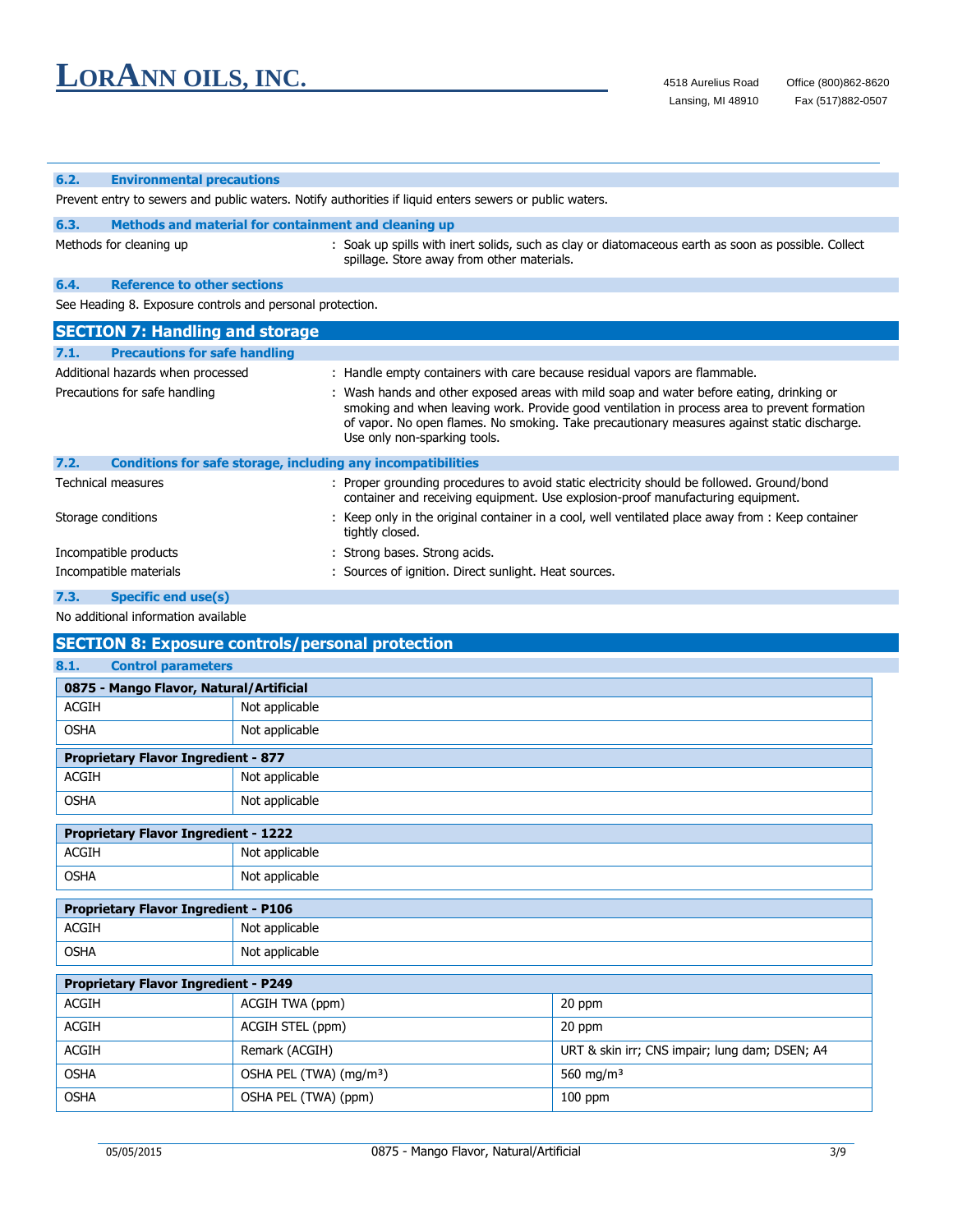L.

| <b>Proprietary Flavor Ingredient - 936</b>  |                                                                 |  |  |  |
|---------------------------------------------|-----------------------------------------------------------------|--|--|--|
| <b>ACGIH</b>                                | Not applicable                                                  |  |  |  |
| <b>OSHA</b>                                 | Not applicable                                                  |  |  |  |
|                                             |                                                                 |  |  |  |
| 8.2.<br><b>Exposure controls</b>            |                                                                 |  |  |  |
| Personal protective equipment               | : Avoid all unnecessary exposure.                               |  |  |  |
|                                             |                                                                 |  |  |  |
| Hand protection                             | : Wear eye protection and protective gloves. protective gloves. |  |  |  |
| Eye protection                              | : Chemical goggles or safety glasses.                           |  |  |  |
| Respiratory protection                      | : Wear appropriate mask.                                        |  |  |  |
| Other information                           | : Do not eat, drink or smoke during use.                        |  |  |  |
|                                             | <b>SECTION 9: Physical and chemical properties</b>              |  |  |  |
| 9.1.                                        | <b>Information on basic physical and chemical properties</b>    |  |  |  |
| Physical state                              | : Liquid                                                        |  |  |  |
| Color                                       | : Refer to specification sheet                                  |  |  |  |
| Odor                                        | : characteristic                                                |  |  |  |
| Odor threshold                              | : No data available                                             |  |  |  |
| pH                                          | : No data available                                             |  |  |  |
| Relative evaporation rate (butyl acetate=1) | : No data available                                             |  |  |  |
| Melting point                               | : No data available                                             |  |  |  |
| Freezing point                              | : No data available                                             |  |  |  |
| Boiling point                               | : No data available                                             |  |  |  |
| Flash point                                 | : 99 °F                                                         |  |  |  |
| Auto-ignition temperature                   | : No data available                                             |  |  |  |
| Decomposition temperature                   | : No data available                                             |  |  |  |
| Flammability (solid, gas)                   | : No data available                                             |  |  |  |
| Vapor pressure                              | : No data available                                             |  |  |  |
| Relative vapor density at 20 °C             | : No data available                                             |  |  |  |
| Relative density                            | : No data available                                             |  |  |  |
| Specific gravity / density                  | : 1.005                                                         |  |  |  |
| Solubility                                  | : Miscible with water.<br>Water: N/A                            |  |  |  |
| Log Pow                                     | : No data available                                             |  |  |  |
| Log Kow                                     | : No data available                                             |  |  |  |
| Viscosity, kinematic                        | : No data available                                             |  |  |  |
| Viscosity, dynamic                          | : No data available                                             |  |  |  |
| Explosive properties                        | : No data available                                             |  |  |  |
| Oxidizing properties                        | : No data available                                             |  |  |  |
| Explosive limits                            | : No data available                                             |  |  |  |
| <b>Other information</b><br>9.2.            |                                                                 |  |  |  |

No additional information available

|  |  | <b>SECTION 10: Stability and reactivity</b> |
|--|--|---------------------------------------------|
|  |  |                                             |

**10.1. Reactivity**

No additional information available

### **10.2. Chemical stability**

Flammable liquid and vapor. May form flammable/explosive vapor-air mixture.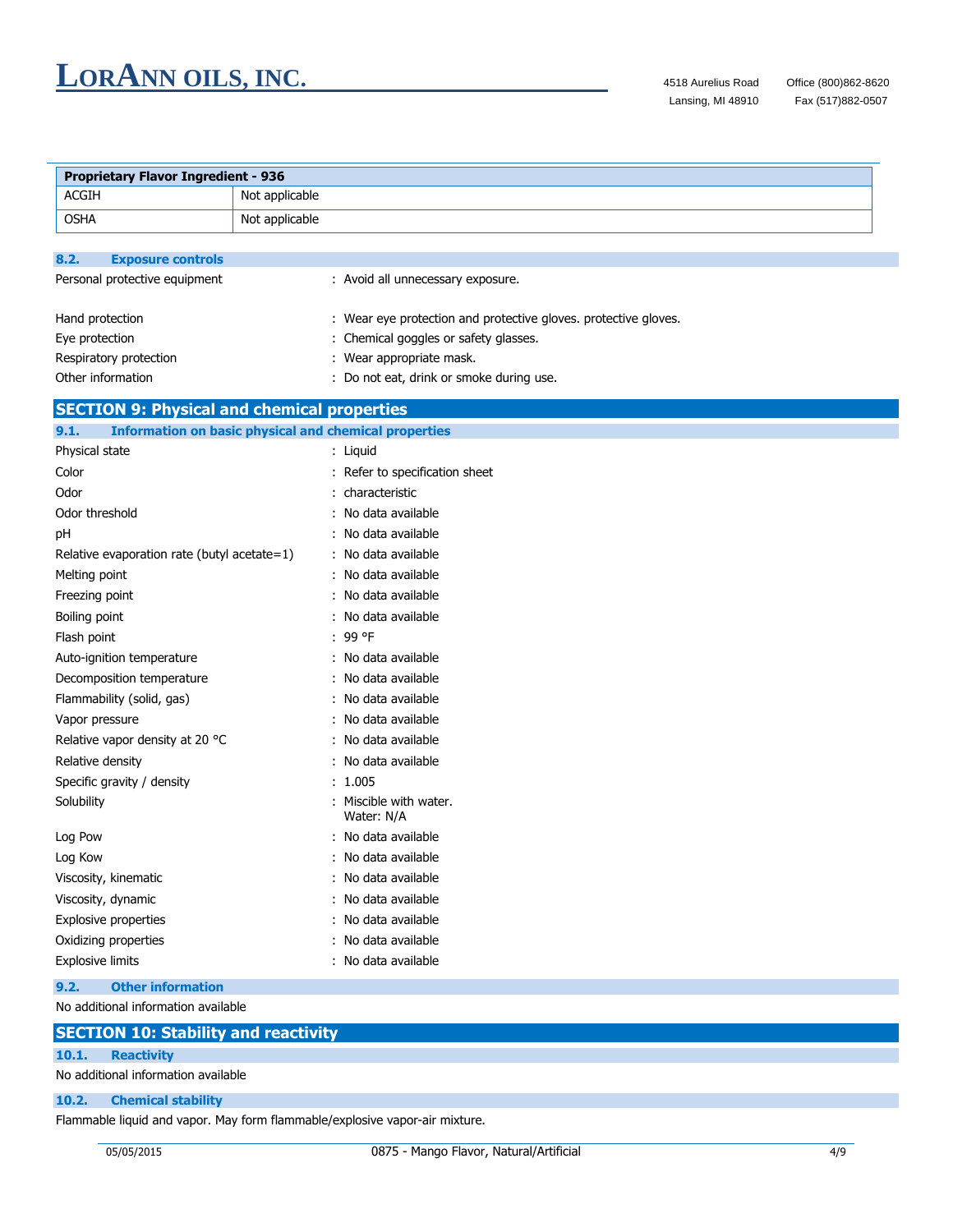### **10.3. Possibility of hazardous reactions**

Not established.

### **10.4. Conditions to avoid**

Direct sunlight. Extremely high or low temperatures. Open flame. Overheating. Heat. Sparks.

**10.5. Incompatible materials**

Strong acids. Strong bases.

**10.6. Hazardous decomposition products**

fume. Carbon monoxide. Carbon dioxide. May release flammable gases.

### **SECTION 11: Toxicological information**

### **11.1. Information on toxicological effects**

Acute toxicity in the set of the set of the set of the set of the set of the set of the set of the set of the set of the set of the set of the set of the set of the set of the set of the set of the set of the set of the se

| <b>Proprietary Flavor Ingredient - 1222</b>      |                                                                                          |  |  |  |
|--------------------------------------------------|------------------------------------------------------------------------------------------|--|--|--|
| ATE US (oral)                                    | 500.000 mg/kg body weight                                                                |  |  |  |
| <b>Proprietary Flavor Ingredient - P106</b>      |                                                                                          |  |  |  |
| LD50 oral rat                                    | 1620 mg/kg body weight (Rat; Experimental value)                                         |  |  |  |
| LD50 dermal rabbit                               | > 2000 mg/kg (Rabbit; Experimental value)                                                |  |  |  |
| ATE US (oral)                                    | 1620.000 mg/kg body weight                                                               |  |  |  |
| ATE US (dust, mist)                              | 1.500 mg/l/4h                                                                            |  |  |  |
| <b>Proprietary Flavor Ingredient - P249</b>      |                                                                                          |  |  |  |
| LD50 oral rat                                    | > 5000 mg/kg (Rat; OECD 401: Acute Oral Toxicity; Experimental value; 4.6 ml/kg; Rat)    |  |  |  |
| LD50 dermal rabbit                               | > 2000 mg/kg body weight (Rabbit; Experimental value; Equivalent or similar to OECD 402) |  |  |  |
| LC50 inhalation rat (ppm)                        | 2466 ppm/4h (Rat)                                                                        |  |  |  |
| ATE US (oral)                                    | 500.000 mg/kg body weight                                                                |  |  |  |
| ATE US (dermal)                                  | 1100.000 mg/kg body weight                                                               |  |  |  |
| ATE US (gases)                                   | 2466.000 ppmV/4h                                                                         |  |  |  |
| ATE US (dust, mist)                              | 1.500 mg/l/4h                                                                            |  |  |  |
| <b>Proprietary Flavor Ingredient - p322</b>      |                                                                                          |  |  |  |
| LD50 oral rat                                    | 20000 mg/kg (Rat; Experimental value)                                                    |  |  |  |
| LD50 dermal rat                                  | 22500 mg/kg (Rat; Experimental value)                                                    |  |  |  |
| LD50 dermal rabbit                               | 20800 mg/kg (Rabbit; Experimental value)                                                 |  |  |  |
| ATE US (oral)                                    | 20000.000 mg/kg body weight                                                              |  |  |  |
| ATE US (dermal)                                  | 20800.000 mg/kg body weight                                                              |  |  |  |
| <b>Proprietary Flavor Ingredient - p324</b>      |                                                                                          |  |  |  |
| LD50 oral rat                                    | 10740 mg/kg body weight (Rat; OECD 401: Acute Oral Toxicity; Experimental value)         |  |  |  |
| LD50 dermal rabbit                               | > 16000 mg/kg (Rabbit; Literature study)                                                 |  |  |  |
| ATE US (oral)                                    | 10740.000 mg/kg body weight                                                              |  |  |  |
| Skin corrosion/irritation                        | : Not classified                                                                         |  |  |  |
| Serious eye damage/irritation                    | Not classified                                                                           |  |  |  |
| Respiratory or skin sensitization                | Not classified                                                                           |  |  |  |
| Germ cell mutagenicity                           | Not classified                                                                           |  |  |  |
| Carcinogenicity                                  | Not classified                                                                           |  |  |  |
|                                                  |                                                                                          |  |  |  |
| Reproductive toxicity                            | Not classified                                                                           |  |  |  |
| Specific target organ toxicity (single exposure) | : Not classified                                                                         |  |  |  |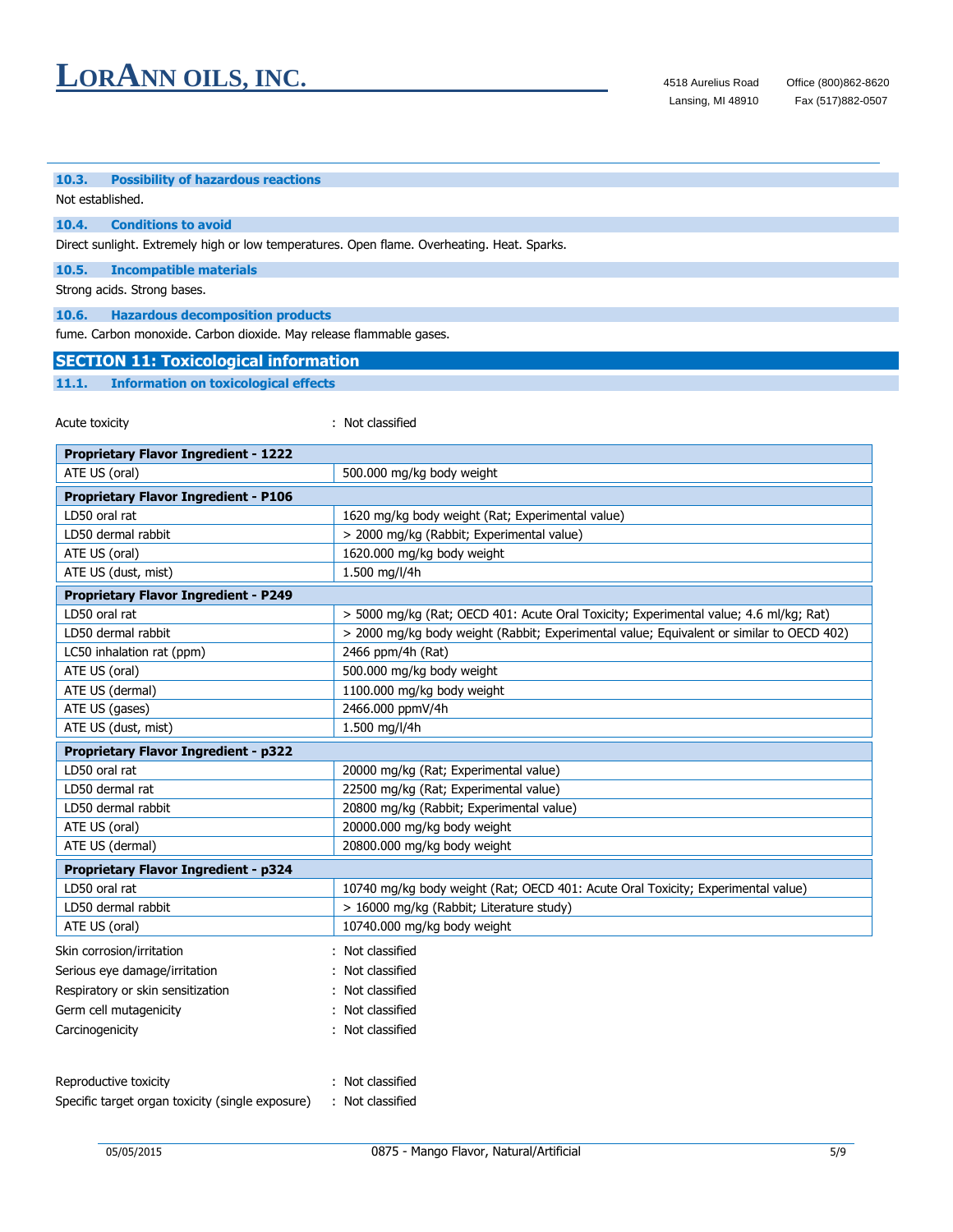| Specific target organ toxicity (repeated<br>exposure)                       | : Not classified                                                                        |
|-----------------------------------------------------------------------------|-----------------------------------------------------------------------------------------|
| Aspiration hazard<br>Potential Adverse human health effects and<br>symptoms | : Not classified<br>: Based on available data, the classification criteria are not met. |
| <b>SECTION 12: Ecological information</b><br>12.1.<br><b>Toxicity</b>       |                                                                                         |
| <b>Dropriotory Elever Ingradiant - D106</b>                                 |                                                                                         |

| Proprietary Flavor Ingredient - P106        |                                                             |  |
|---------------------------------------------|-------------------------------------------------------------|--|
| LC50 fish 1                                 | 460 mg/l (96 h; Pimephales promelas; Nominal concentration) |  |
| EC50 Daphnia 1                              | 400 mg/l (48 h; Daphnia magna; GLP)                         |  |
| LC50 fish 2                                 | 10 mg/l (96 h; Lepomis macrochirus)                         |  |
| EC50 Daphnia 2                              | 230 mg/l (48 h; Daphnia magna)                              |  |
| Threshold limit other aquatic organisms 1   | < 658 mg/l (16 h; Pseudomonas putida)                       |  |
| Threshold limit algae 1                     | 640 ppm (96 h; Scenedesmus quadricauda)                     |  |
| Threshold limit algae 2                     | 2600 mg/l (72 h; Algae)                                     |  |
| <b>Proprietary Flavor Ingredient - P249</b> |                                                             |  |
| Threshold limit algae 1                     | 17.1 mg/l (72 h; Desmodesmus subspicatus; GLP)              |  |

### **12.2. Persistence and degradability**

| 0875 - Mango Flavor, Natural/Artificial     |                                                                                                                     |  |
|---------------------------------------------|---------------------------------------------------------------------------------------------------------------------|--|
| Persistence and degradability               | Not established.                                                                                                    |  |
|                                             |                                                                                                                     |  |
| <b>Proprietary Flavor Ingredient - P106</b> |                                                                                                                     |  |
| Persistence and degradability               | Readily biodegradable in water. Biodegradable in the soil. No (test)data on mobility of the<br>substance available. |  |
| Biochemical oxygen demand (BOD)             | 1.6 g $O_2$ /g substance                                                                                            |  |
| Chemical oxygen demand (COD)                | 2.4 g $O_2$ /g substance                                                                                            |  |
| <b>ThOD</b>                                 | 2.5 g $O_2$ /g substance                                                                                            |  |
| <b>Proprietary Flavor Ingredient - P249</b> |                                                                                                                     |  |
| Persistence and degradability               | Readily biodegradable in water. No (test)data on mobility of the substance available.                               |  |

### **12.3. Bioaccumulative potential**

| 0875 - Mango Flavor, Natural/Artificial            |  |  |
|----------------------------------------------------|--|--|
| Not established.                                   |  |  |
|                                                    |  |  |
|                                                    |  |  |
| 1.05 (Experimental value; Other; 20 °C)            |  |  |
| Low potential for bioaccumulation (Log Kow $<$ 4). |  |  |
| <b>Proprietary Flavor Ingredient - P249</b>        |  |  |
| $0.8 - 6.3$ (QSAR; 20 °C)                          |  |  |
| Bioaccumable.                                      |  |  |
|                                                    |  |  |

### **12.4. Mobility in soil**

| <b>Flavor Ingredient - P106</b><br><b>Propr</b><br><b>uprietary</b> |                  |
|---------------------------------------------------------------------|------------------|
| $\overline{\phantom{0}}$<br>Surface<br>. tensior                    | N/m<br>ПZ<br>v.v |

| 12.5. Other adverse effects |  |  |  |
|-----------------------------|--|--|--|
| Effect on ozone layer       |  |  |  |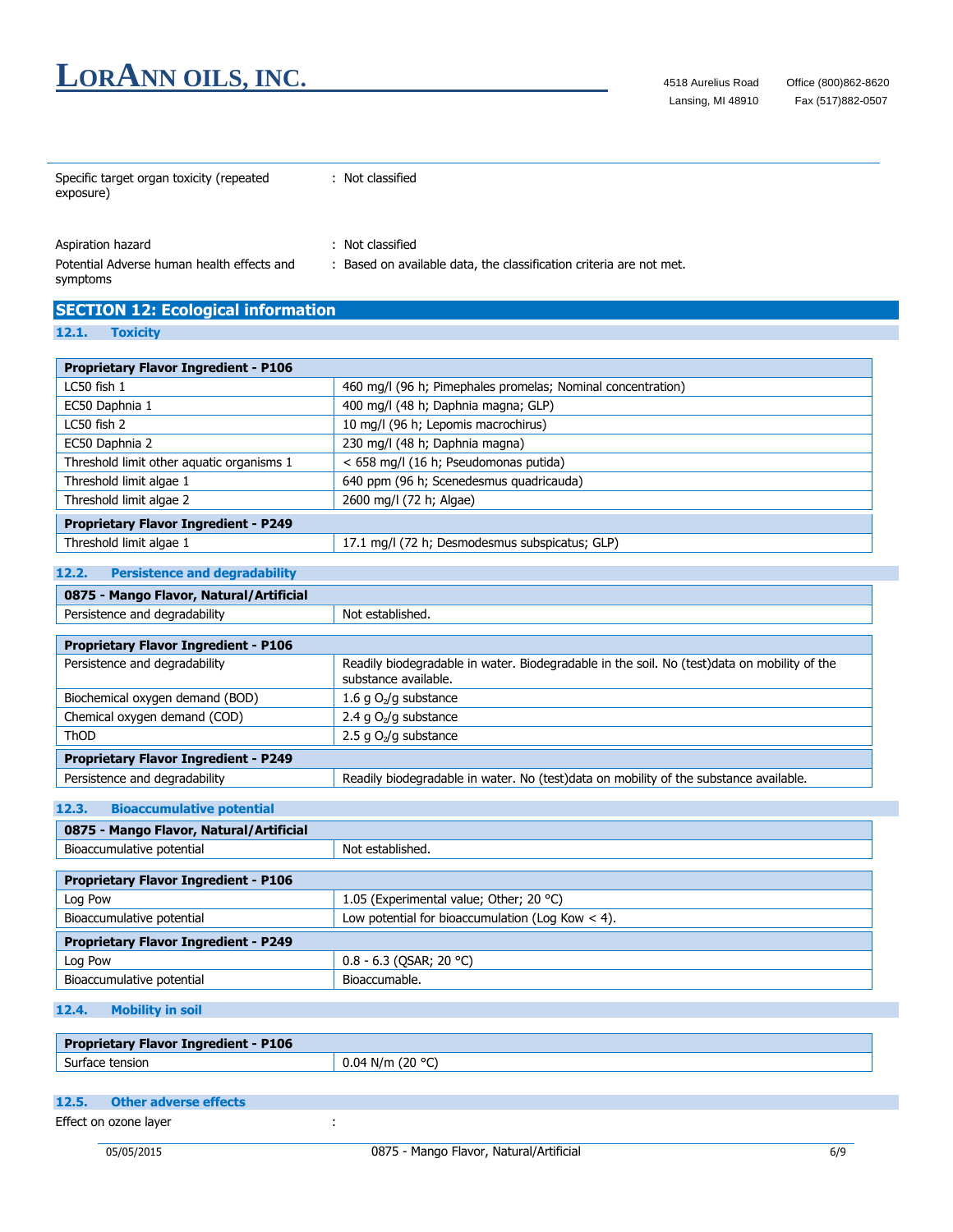| Effect on the global warming                                               | : No known ecological damage caused by this product.                                                                                                                                                                                                                                                                                                                                                                                                                                                                                                                                                                                                                                                                                                                                                                                                                                                                                                                                                                                                                                                            |  |
|----------------------------------------------------------------------------|-----------------------------------------------------------------------------------------------------------------------------------------------------------------------------------------------------------------------------------------------------------------------------------------------------------------------------------------------------------------------------------------------------------------------------------------------------------------------------------------------------------------------------------------------------------------------------------------------------------------------------------------------------------------------------------------------------------------------------------------------------------------------------------------------------------------------------------------------------------------------------------------------------------------------------------------------------------------------------------------------------------------------------------------------------------------------------------------------------------------|--|
| Other information                                                          | : Avoid release to the environment.                                                                                                                                                                                                                                                                                                                                                                                                                                                                                                                                                                                                                                                                                                                                                                                                                                                                                                                                                                                                                                                                             |  |
| <b>SECTION 13: Disposal considerations</b>                                 |                                                                                                                                                                                                                                                                                                                                                                                                                                                                                                                                                                                                                                                                                                                                                                                                                                                                                                                                                                                                                                                                                                                 |  |
| 13.1.<br><b>Waste treatment methods</b>                                    |                                                                                                                                                                                                                                                                                                                                                                                                                                                                                                                                                                                                                                                                                                                                                                                                                                                                                                                                                                                                                                                                                                                 |  |
| Waste disposal recommendations                                             | : Dispose in a safe manner in accordance with local/national regulations. Dispose of<br>contents/container to an approved waste disposal plant.                                                                                                                                                                                                                                                                                                                                                                                                                                                                                                                                                                                                                                                                                                                                                                                                                                                                                                                                                                 |  |
| Additional information                                                     | : Handle empty containers with care because residual vapors are flammable.                                                                                                                                                                                                                                                                                                                                                                                                                                                                                                                                                                                                                                                                                                                                                                                                                                                                                                                                                                                                                                      |  |
| Ecology - waste materials                                                  | : Avoid release to the environment.                                                                                                                                                                                                                                                                                                                                                                                                                                                                                                                                                                                                                                                                                                                                                                                                                                                                                                                                                                                                                                                                             |  |
| <b>SECTION 14: Transport information</b>                                   |                                                                                                                                                                                                                                                                                                                                                                                                                                                                                                                                                                                                                                                                                                                                                                                                                                                                                                                                                                                                                                                                                                                 |  |
| In accordance with DOT                                                     |                                                                                                                                                                                                                                                                                                                                                                                                                                                                                                                                                                                                                                                                                                                                                                                                                                                                                                                                                                                                                                                                                                                 |  |
| Transport document description                                             | : UN1197 Extracts, flavoring, liquid, 3, III                                                                                                                                                                                                                                                                                                                                                                                                                                                                                                                                                                                                                                                                                                                                                                                                                                                                                                                                                                                                                                                                    |  |
| UN-No.(DOT)                                                                | : UN1197                                                                                                                                                                                                                                                                                                                                                                                                                                                                                                                                                                                                                                                                                                                                                                                                                                                                                                                                                                                                                                                                                                        |  |
| Proper Shipping Name (DOT)                                                 | : Extracts, flavoring, liquid                                                                                                                                                                                                                                                                                                                                                                                                                                                                                                                                                                                                                                                                                                                                                                                                                                                                                                                                                                                                                                                                                   |  |
| Transport hazard class(es) (DOT)                                           | : 3 - Class 3 - Flammable and combustible liquid 49 CFR 173.120                                                                                                                                                                                                                                                                                                                                                                                                                                                                                                                                                                                                                                                                                                                                                                                                                                                                                                                                                                                                                                                 |  |
|                                                                            |                                                                                                                                                                                                                                                                                                                                                                                                                                                                                                                                                                                                                                                                                                                                                                                                                                                                                                                                                                                                                                                                                                                 |  |
| Hazard labels (DOT)                                                        | : 3 - Flammable liquid                                                                                                                                                                                                                                                                                                                                                                                                                                                                                                                                                                                                                                                                                                                                                                                                                                                                                                                                                                                                                                                                                          |  |
|                                                                            |                                                                                                                                                                                                                                                                                                                                                                                                                                                                                                                                                                                                                                                                                                                                                                                                                                                                                                                                                                                                                                                                                                                 |  |
| Packing group (DOT)                                                        | : III - Minor Danger                                                                                                                                                                                                                                                                                                                                                                                                                                                                                                                                                                                                                                                                                                                                                                                                                                                                                                                                                                                                                                                                                            |  |
| DOT Special Provisions (49 CFR 172.102)                                    | : B1 - If the material has a flash point at or above 38 C (100 F) and below 93 C (200 F), then<br>the bulk packaging requirements of 173.241 of this subchapter are applicable. If the material<br>has a flash point of less than 38 C (100 F), then the bulk packaging requirements of 173.242 of<br>this subchapter are applicable.<br>IB3 - Authorized IBCs: Metal (31A, 31B and 31N); Rigid plastics (31H1 and 31H2); Composite<br>(31HZ1 and 31HA2, 31HB2, 31HN2, 31HD2 and 31HH2). Additional Requirement: Only liquids<br>with a vapor pressure less than or equal to 110 kPa at 50 C (1.1 bar at 122 F), or 130 kPa at<br>55 C (1.3 bar at 131 F) are authorized, except for UN2672 (also see Special Provision IP8 in<br>Table 2 for UN2672).<br>T2 - 1.5 178.274(d)(2) Normal 178.275(d)(3)<br>TP1 - The maximum degree of filling must not exceed the degree of filling determined by the<br>following: Degree of filling = $97 / 1 + a$ (tr - tf) Where: tr is the maximum mean bulk<br>temperature during transport, and tf is the temperature in degrees celsius of the liquid during<br>filling. |  |
| DOT Packaging Exceptions (49 CFR 173.xxx)                                  | : 150                                                                                                                                                                                                                                                                                                                                                                                                                                                                                                                                                                                                                                                                                                                                                                                                                                                                                                                                                                                                                                                                                                           |  |
| DOT Packaging Non Bulk (49 CFR 173.xxx)                                    | : 203                                                                                                                                                                                                                                                                                                                                                                                                                                                                                                                                                                                                                                                                                                                                                                                                                                                                                                                                                                                                                                                                                                           |  |
| DOT Packaging Bulk (49 CFR 173.xxx)                                        | : 242                                                                                                                                                                                                                                                                                                                                                                                                                                                                                                                                                                                                                                                                                                                                                                                                                                                                                                                                                                                                                                                                                                           |  |
| DOT Quantity Limitations Passenger aircraft/rail : 60 L<br>(49 CFR 173.27) |                                                                                                                                                                                                                                                                                                                                                                                                                                                                                                                                                                                                                                                                                                                                                                                                                                                                                                                                                                                                                                                                                                                 |  |
| DOT Quantity Limitations Cargo aircraft only (49 : 220 L<br>CFR 175.75)    |                                                                                                                                                                                                                                                                                                                                                                                                                                                                                                                                                                                                                                                                                                                                                                                                                                                                                                                                                                                                                                                                                                                 |  |
| DOT Vessel Stowage Location                                                | : A - The material may be stowed "on deck" or "under deck" on a cargo vessel and on a<br>passenger vessel.                                                                                                                                                                                                                                                                                                                                                                                                                                                                                                                                                                                                                                                                                                                                                                                                                                                                                                                                                                                                      |  |
| <b>Additional information</b>                                              |                                                                                                                                                                                                                                                                                                                                                                                                                                                                                                                                                                                                                                                                                                                                                                                                                                                                                                                                                                                                                                                                                                                 |  |
| Other information                                                          | : No supplementary information available.                                                                                                                                                                                                                                                                                                                                                                                                                                                                                                                                                                                                                                                                                                                                                                                                                                                                                                                                                                                                                                                                       |  |
| <b>ADR</b>                                                                 |                                                                                                                                                                                                                                                                                                                                                                                                                                                                                                                                                                                                                                                                                                                                                                                                                                                                                                                                                                                                                                                                                                                 |  |
| No additional information available                                        |                                                                                                                                                                                                                                                                                                                                                                                                                                                                                                                                                                                                                                                                                                                                                                                                                                                                                                                                                                                                                                                                                                                 |  |
| <b>Transport by sea</b>                                                    |                                                                                                                                                                                                                                                                                                                                                                                                                                                                                                                                                                                                                                                                                                                                                                                                                                                                                                                                                                                                                                                                                                                 |  |
| UN-No. (IMDG)                                                              | : 1197                                                                                                                                                                                                                                                                                                                                                                                                                                                                                                                                                                                                                                                                                                                                                                                                                                                                                                                                                                                                                                                                                                          |  |
|                                                                            |                                                                                                                                                                                                                                                                                                                                                                                                                                                                                                                                                                                                                                                                                                                                                                                                                                                                                                                                                                                                                                                                                                                 |  |
| 05/05/2015                                                                 | 0875 - Mango Flavor, Natural/Artificial<br>7/9                                                                                                                                                                                                                                                                                                                                                                                                                                                                                                                                                                                                                                                                                                                                                                                                                                                                                                                                                                                                                                                                  |  |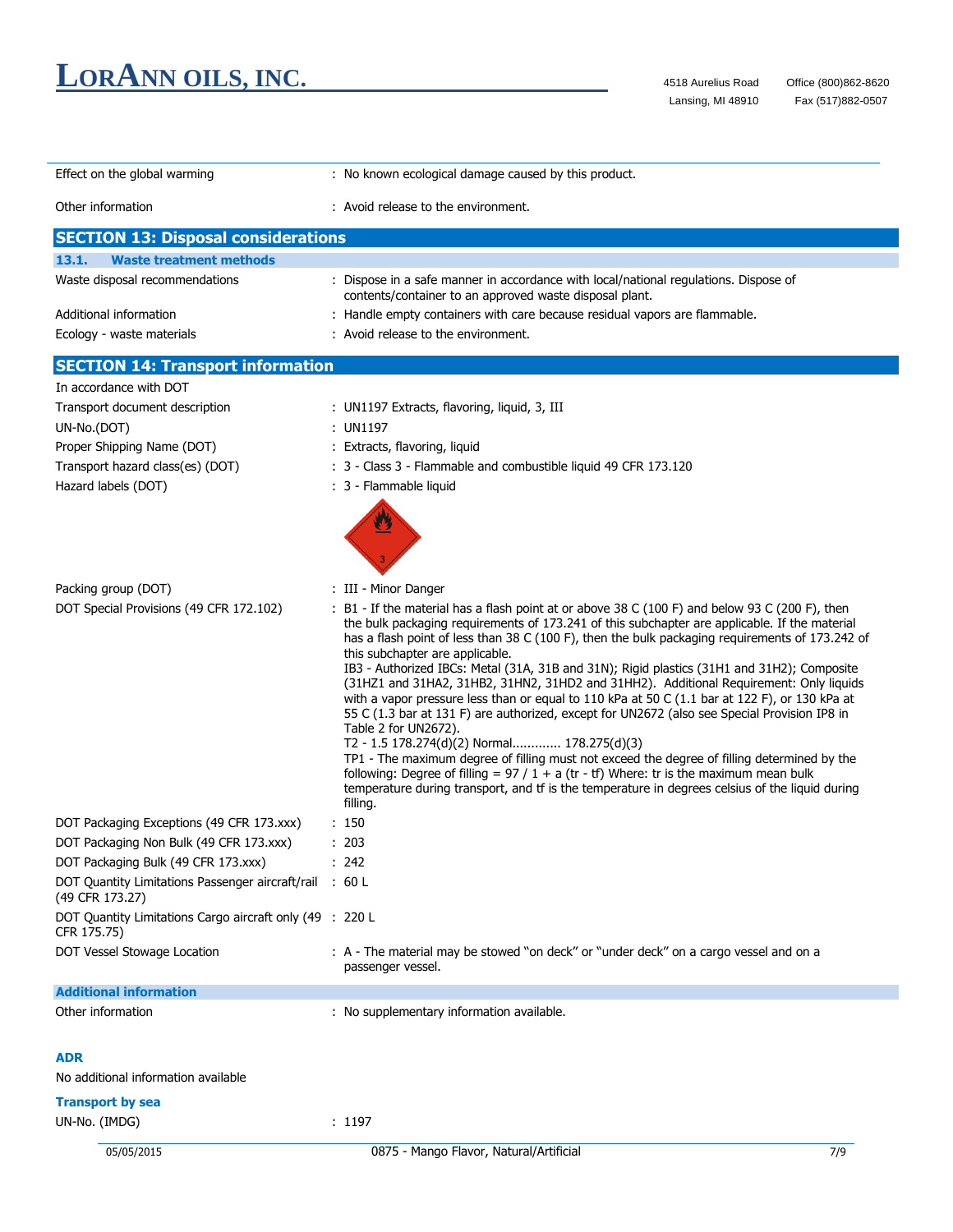| Proper Shipping Name (IMDG)<br>: EXTRACTS, FLAVORING, LIQUID              |                                          |  |
|---------------------------------------------------------------------------|------------------------------------------|--|
| Class (IMDG)                                                              | : 3 - Flammable liquids                  |  |
| Packing group (IMDG)                                                      | : III - substances presenting low danger |  |
| <b>Air transport</b>                                                      |                                          |  |
| UN-No.(IATA)                                                              | : 1197                                   |  |
| Proper Shipping Name (IATA)                                               | : Extracts, flavouring, liquid           |  |
| Class (IATA)                                                              | : 3 - Flammable Liquids                  |  |
| Packing group (IATA)                                                      | : III - Minor Danger                     |  |
| <b>SECTION 15: Regulatory information</b>                                 |                                          |  |
| <b>15.1. US Federal regulations</b>                                       |                                          |  |
| <b>Proprietary Flavor Ingredient - 877</b>                                |                                          |  |
| Listed on the United States TSCA (Toxic Substances Control Act) inventory |                                          |  |
| <b>Proprietary Flavor Ingredient - 1222</b>                               |                                          |  |
| Listed on the United States TSCA (Toxic Substances Control Act) inventory |                                          |  |
| <b>Proprietary Flavor Ingredient - P106</b>                               |                                          |  |
| Listed on the United States TSCA (Toxic Substances Control Act) inventory |                                          |  |
| <b>Proprietary Flavor Ingredient - P249</b>                               |                                          |  |
| Listed on the United States TSCA (Toxic Substances Control Act) inventory |                                          |  |
| <b>Proprietary Flavor Ingredient - p322</b>                               |                                          |  |
| Listed on the United States TSCA (Toxic Substances Control Act) inventory |                                          |  |
| <b>Proprietary Flavor Ingredient - p324</b>                               |                                          |  |
| Listed on the United States TSCA (Toxic Substances Control Act) inventory |                                          |  |
| <b>Proprietary Flavor Ingredient - 936</b>                                |                                          |  |
| Listed on the United States TSCA (Toxic Substances Control Act) inventory |                                          |  |

#### **15.2. International regulations**

#### **CANADA**

No additional information available

#### **EU-Regulations**

No additional information available

### **Classification according to Regulation (EC) No. 1272/2008 [CLP]**

### **Classification according to Directive 67/548/EEC [DSD] or 1999/45/EC [DPD]**

Not classified

**15.2.2. National regulations**

### **15.3. US State regulations**

### **Proprietary Flavor Ingredient - P249**

U.S. - New Jersey - Right to Know Hazardous Substance List